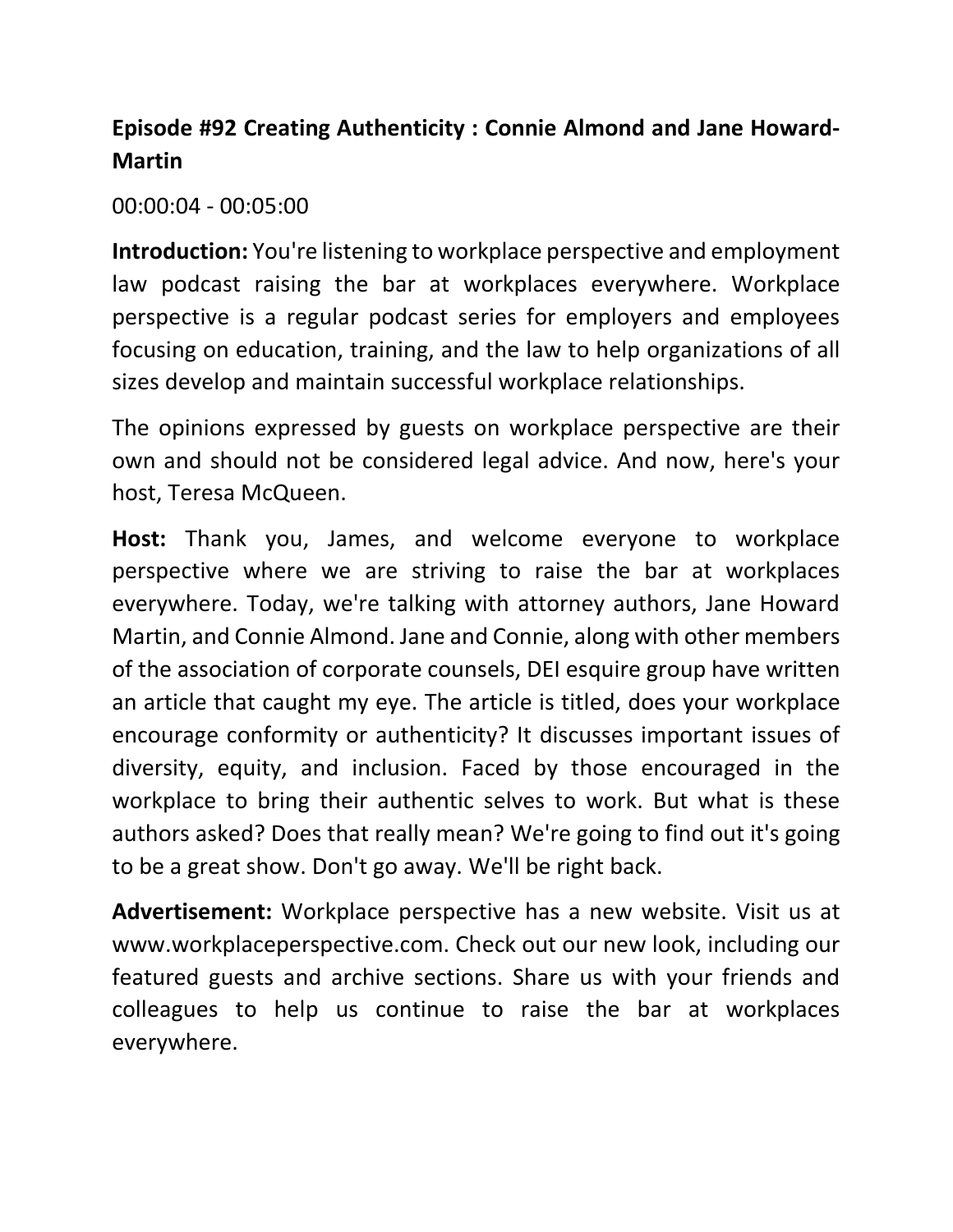have you on. I'm loved your article and I can not wait to talk about this you do. Jane, we'll start with you. **Host:** Welcome back to our listeners and welcome to workplace perspective Jane Howard Martin and Connie Almond. I'm so excited to great issue. Diversity, equity and inclusion. But before we get started, why don't you tell our listeners a little bit about who you are and what

 employment lawyer. I've been in the employment law space for over 40 years. And I've actually seen a lot of change during that time period, but **Jane:** Well, good morning. And thank you again for having us. I'm an there is still so much work to do. And so we found a DEI esquire as an organization that would really keep the conversation around diversity inclusion and equity going and really trying to touch some of the topics that maybe haven't been grappled with as intentionally as they needed to be. All right. Connie.

 employment attorney. And before that, I worked at a labor employment **Connie:** Thanks so much for having us Teresa. I am an in-house labor and law firm for about a decade, but as Jane mentioned, sometimes people think of lawyers as the obstacle or barrier to some of our diversity, equity and inclusion efforts, but really I think as employment attorneys, we can provide a different type of perspective on how we can further those efforts in a collaborative way while also still kind of keeping the law in mind. So excited to have our conversation today.

**Host**: Well, let's talk about the articles. So I want to talk about what does being authentic from a diversity equity inclusion perspective mean when it comes to a workplace context.

 **Jane**: So it means being who you are, being able to be who you really are. And the reason we thought this article was important because it's because so many people don't feel that way. They engage in what has been termed covering behaviors. And those are behaviors that people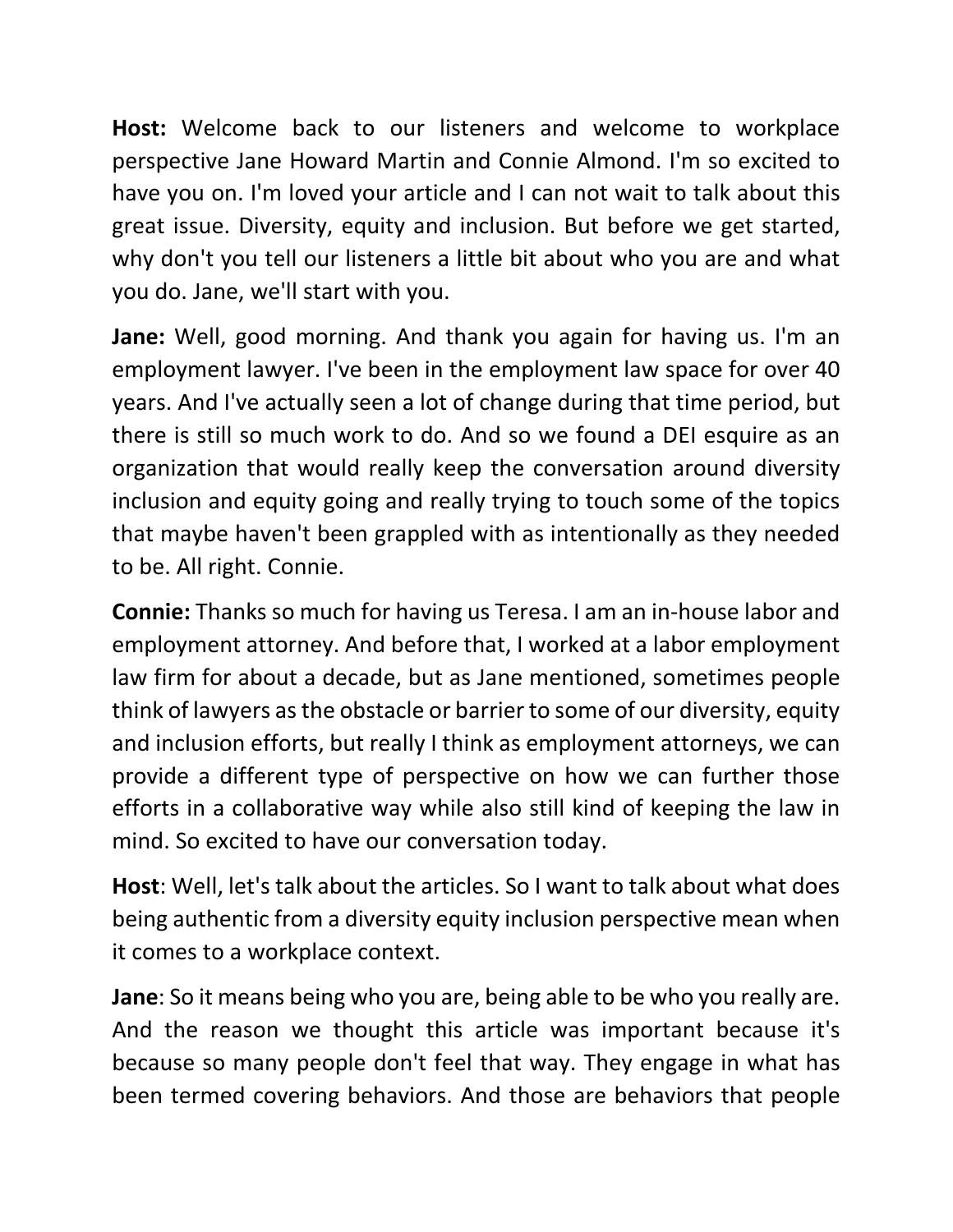from underrepresented communities engage in just to fit in. It's about modulating your identity to be accepted by the mainstream. And there's identified a new model of inclusion, which really takes into account four to get acceptance in the workplace. So for me, that meant relaxing my kind of joke in my community that we would relax our hair so that other which is great. A second example of a covering behavior is advocacy. So actually been some pretty good research on this space. Doctor Christie Smith from Deloitte and NYU law professor Kenji Yoshino published a paper on this entitled uncovering talent and they and that paper areas of four types of covering that people engage in and counting. I will share what they are. The first is appearance. So that is about changing your appearance or your mannerisms, so that you look different in order hair, I have naturally curly hair as an African American, and we used to people would feel relaxed. But that is an example of covering. People are feeling more free now at where their hair as it grows out of their scalps, that's not speaking up when a slight occurs to avoid being seen as divisive or in my case, perhaps an angry black woman. So really, when you feel you really ought to say something, but a big conversation goes on in your head, should I do that? Should I not? It should be said, but am I the one who can say it? How will it be perceived? So that's an example of advocacy.

 and Professor Yoshino talked about were included affiliation. **Connie:** So a couple of the other covering behaviors that Doctor Smith

00:05:01 - 00:10:02

 with certain groups or marginalized identities. A common one would be doesn't want to appear less committed to her work or maybe an African **Connie:** So that's the idea of avoiding actions that might be associated a working mom who doesn't talk about our kids at work because she American male who might hold back constructive criticism because he's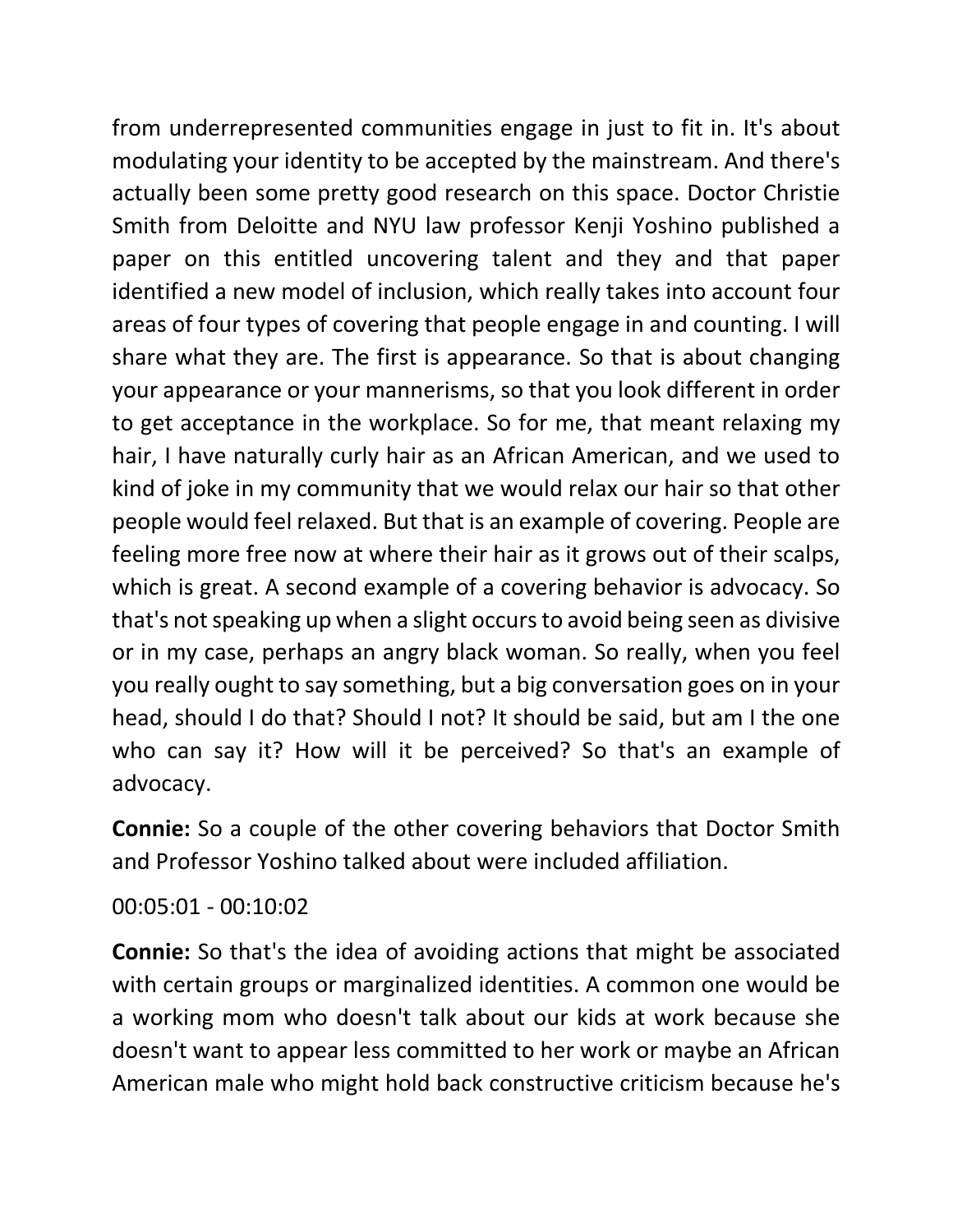afraid that he's going to be perceived as intimidating. Another one would unquote easier last name. be association, which would be in somewhat similar to affiliation, but association is actually avoiding contact with your own group. And I have to admit I'm somewhat guilty of this myself. I'm a Taiwanese American and my maiden name is Twang, which I found at growing up. A lot of people in America, frankly, they had a hard time pronouncing and being named Connie Twang when Connie Chung was the only Asian American person on TV that anybody knew was frankly kind of annoying, right? Because I had so many times where people were like, oh, is Connie Chung your mom? Or is Maury Povich your dad spoiler alert the answer is no. He is not my dad. But it was distracting and just kind of it made me feel a little bit more like an outsider. When I married my husband, who's Caucasian American, and he had the last name Almond, which is very easy to pronounce. Nobody really wonders about it. I took his last name, in part because I wanted to have an easier last name that didn't have to have a lot of explanation or conversation around. But that's an example of an association where I didn't choose the last name just because that was a choice I wanted to make, but in part because I wanted quote

**Host**: Provided some statistics in the article that you wrote about how common covering actually is. A bit about that.

 83% of the LGBT community engages in covering behaviors and perhaps we can understand intuitively why that might be because there's still so much hostility. 79% of African Americans, 63% of Latinos, 60% of women, 45% of straight white men also engage in behavior. But the reason why characteristic that they feel puts them in an out group. So for example, **Jane**: Yeah, it's actually really very common. According to the research, often that's around children. But what's also interesting is that about they're engaging in this behavior is because they have some other characteristic. It's not their whiteness or their maleness. It's another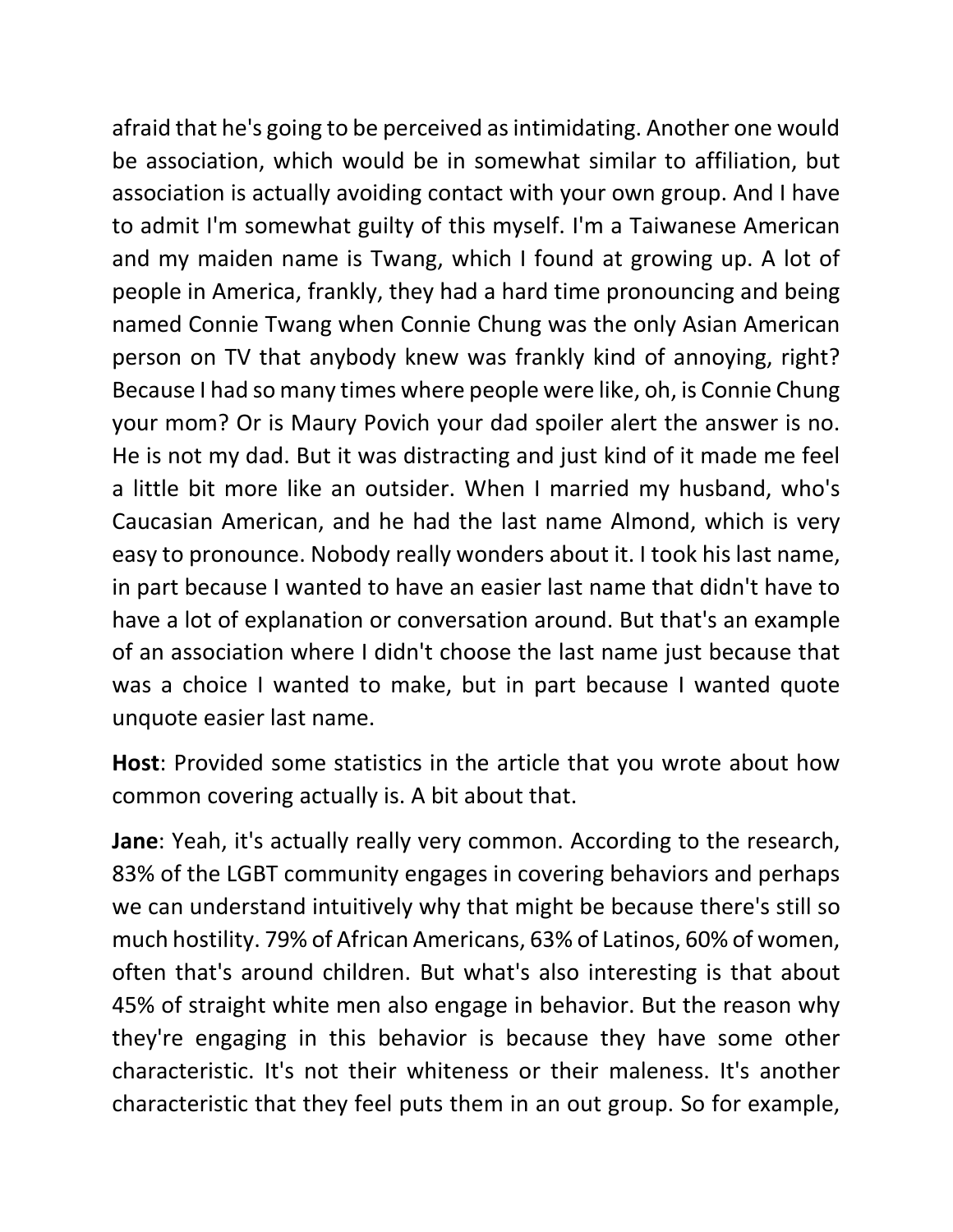having a disability or maybe having grown up poor or maybe being an evangelical or whatever characteristic they have, which might not be the dominant characteristic. And so they cover up that part of themselves.

**Host**: Interesting.

 Why do we care that people have these covering behaviors? Doctor Smith and Professor Yoshino mentioned in their paper that there's an many of us are so used to it that you don't even identify it. You don't put people are aware of it or not, those covering behaviors can result in You just spend so much extra energy on those things that you shouldn't true to inclusion. That's certainly not creating a sense of belonging. And **Connie**: The fact that the majority of people are engaging in these covering behaviors, one impact it has. If you wonder, why does it matter? immense emotional toll that comes with these covering behaviors. So a name on it because you are doing it. Like you mentioned Teresa, that kind of a battle within your own self within your own head. Should I have said that? I said that wrong and you think about it later on. There's just so much energy spent around those covering behaviors. Really, whether isolation, insecurity, reducing engagement, just less productivity because it's like having a side hustle just to maintain your main hustle. really need to. And that means there's less energy on your work, your family, whatever else you want to commit yourself to. I think that so many people in the workforce have come up during a time or an environment where they felt like they had to cover. And there was just mentality that that's what's needed. That's what being professional is. I think it carries on in that they think, well, that's what I had to do. So that's what others should have to do as well. But I don't think that's really being that's not really getting the most engagement in development out of our employees.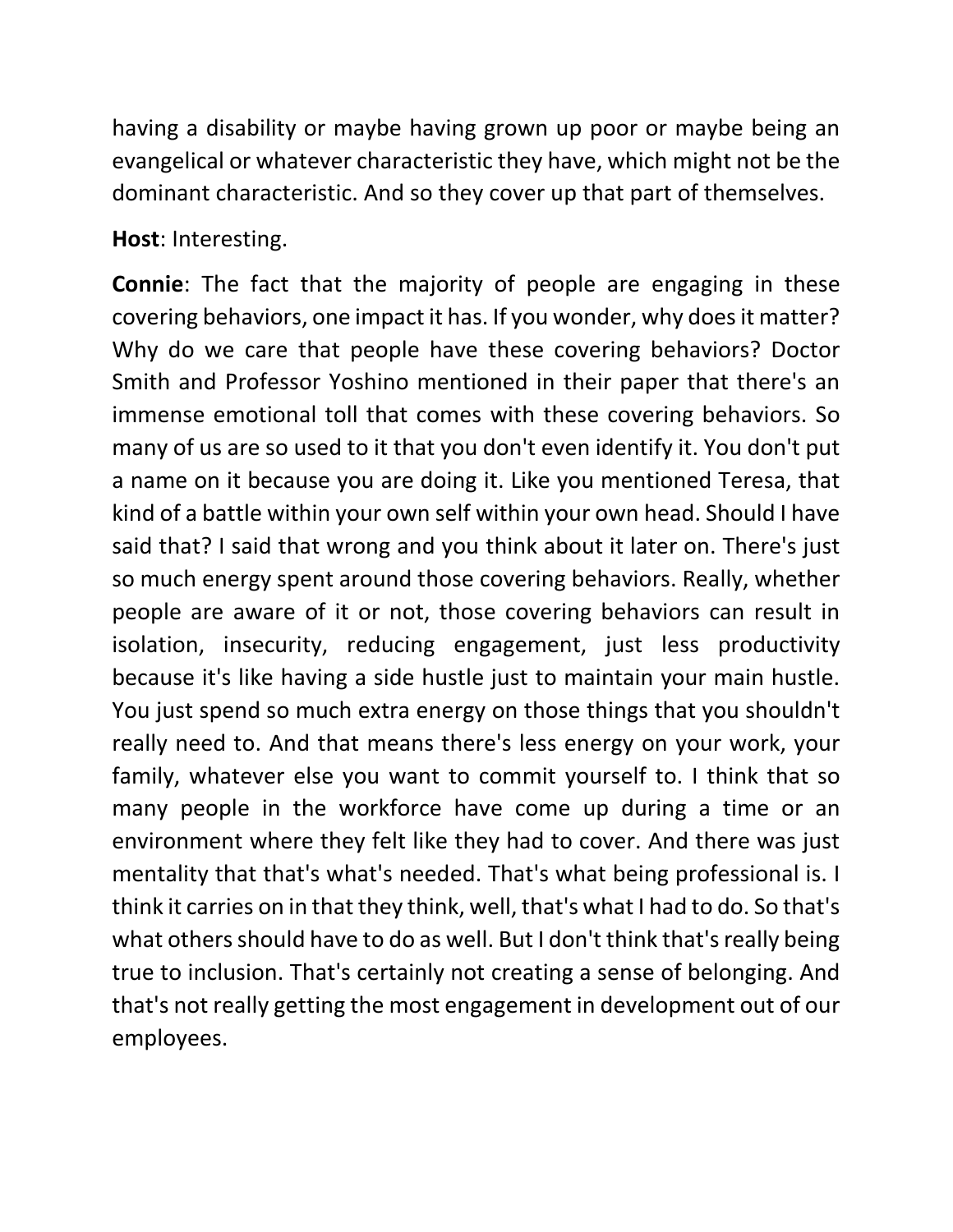A long way to go just to get through the day. **Host**: Yeah, I wouldn't think so. It is a lot of energy if you think about it.

**Connie**: Yeah, it's exhausting.

 the day? I'm just exhausted all the time. **Host**: Yeah, and you have to wonder about the number of people who don't realize that that's even what they're doing. How about the end of

 sword because you're exhausted from the covering behaviors, but to let stereotypes. So to put yourself out there, you don't know if it's going to be safe or not. **Connie**: Absolutely. And I think it's, again, it's a little bit of a double edged those go is also scary in its own way, because people feel like those covering behaviors have protected them in a way. And being your full authentic self requires a little more vulnerability and you put yourself out there a little bit more in a different way. So it's scary, sphere of being stereotyped, it's fear being typecast or just judged in different way. And to your point, Teresa, some of that is because of what we've seen and unfortunately some of that's just real. There are people with biases and

00:10:03 - 00:15:01

**Host:** Yeah, absolutely. I do have great hope for the next generations. It truly do. I truly mean that. We talk a lot about that on the show. And I think that I have tremendous hope for the generations that are coming up. They have different viewpoints. They have different interests, different outlook on life than the generations, of course, have come before. And I think that's going to have a huge positive impact on the work.

 they are. So that gives some hope as well. **Jane**: We're beginning now to give people permission for what the key employers are beginning to give people permission to be who they who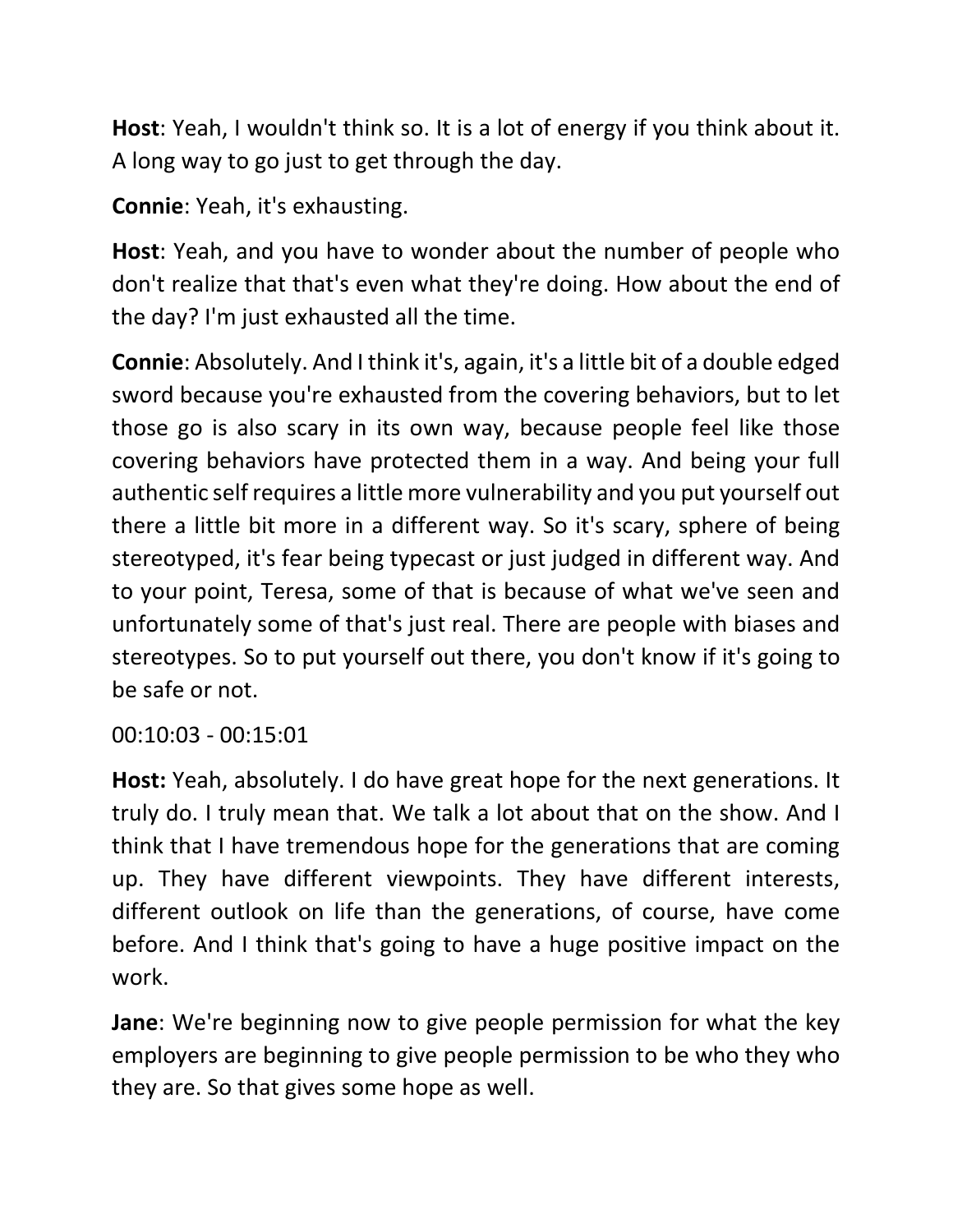when we come back more about diversity inclusion and equity in the workplace, we'll be right back. Stay with us. **Host**: Absolutely. All right. Well, we're going to take a quick break, and

 slash one small step, a message from StoryCorps love has no labels in the **Advertisement:** Take a step toward bringing our country and community together, start a meaningful conversation at love has no labels dot com ad council.

 If you enjoyed today's show, do this. Share us like us. Give us a review on tune in and raise the bar at workplaces everywhere. your favorite podcast app. It means a lot to us in an ensures more people

 Howard Martin and Connie Almond. About diversity, equity, and inclusion in the workplace. So we had a little we were talking about being hopeful. And I love being helpful on this show. So when we get back into it, now let's talk a little bit about solutions. How can workplaces create to the workplace? **Host:** Welcome back, everyone. We are talking with authors Jane more opportunities for people to really, truly bring their authentic selves

 work? As we've said, the first part of the show, this is scary when people deeply are the implicit biases of our leaders, contributing to the need to cover it. Have we grappled with that? Is the workforce ready? Have our to do this work. We say we value diversity. But do we really, if a lot of **Jane**: So it's really important to lay some groundwork first. There are a lot of companies that have jumped on the bandwagon of saying, oh, we want you to bring your authentic selves to work. But are those companies really ready for people to bring their authentic selves to come forward and there can be consequences. So we need to really think employees grapple with their discomfort with difference? Because that discomfort is what's causing the underrepresented communities to have to feel like they need to engage in that behavior. But it's really important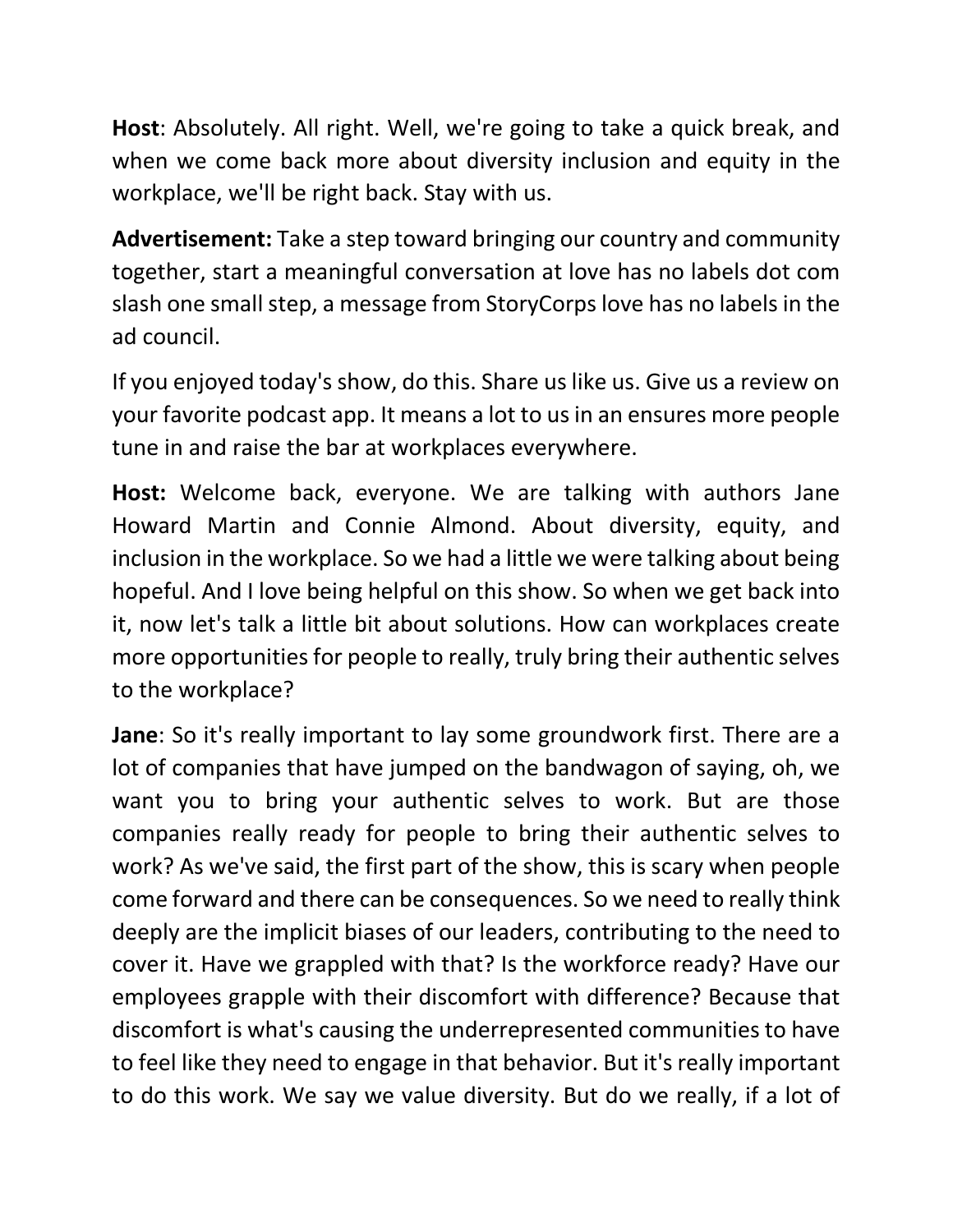employees feel they need to suppress who they are in order to succeed. speak. Simply putting a label on it, letting people know that this is themselves, be an ally. Speak up if somebody else is authenticity is uncovering somebody else's implicit bias because when you see those enough to be authentic is important. So how do we start to lay that groundwork? I think the first important thing to do is acknowledge that it's happening. Speak to it out, so to happening is empowering because that helps employees think I'm not crazy. It's not that I have something weird going on. This is actually a phenomenon that is happening that we need to address. Secondly, living the values, the champions for this type of work need to live the values tensions speaking up to protect the individual who has been brave

 assimilation, blunt the conformity that may already exist in the covering colleagues can really focus on the idea of belonging. So a lot of times in the diversity, equity, inclusion space, we talked about those things **Connie**: One another thing is so many organizations when looking at new candidates, they focus on whether or not this person is a quote unquote could fit or a good cultural fit. And I really don't like that language because it almost suggests that you had to be like us or conform to how we are in order to be hired in order to be successful here. I think if we kind of changed that perception and change it to a cultural ad, can this person add to our culture and what we have here at the organization. Rather than focusing on hiring the familiar, the quote unquote known entity, which can encourage covering, look for people who will add to the culture and maybe bring something different. That will blend that already exists in the workplace. It will help promote creativity and innovation. Another concept I think can help is if organizations and diversity and equity and inclusion. But I really like to frame it in the idea of belonging in being very intentional about belonging. Because if you think about the word belonging, when I think about the word, belonging,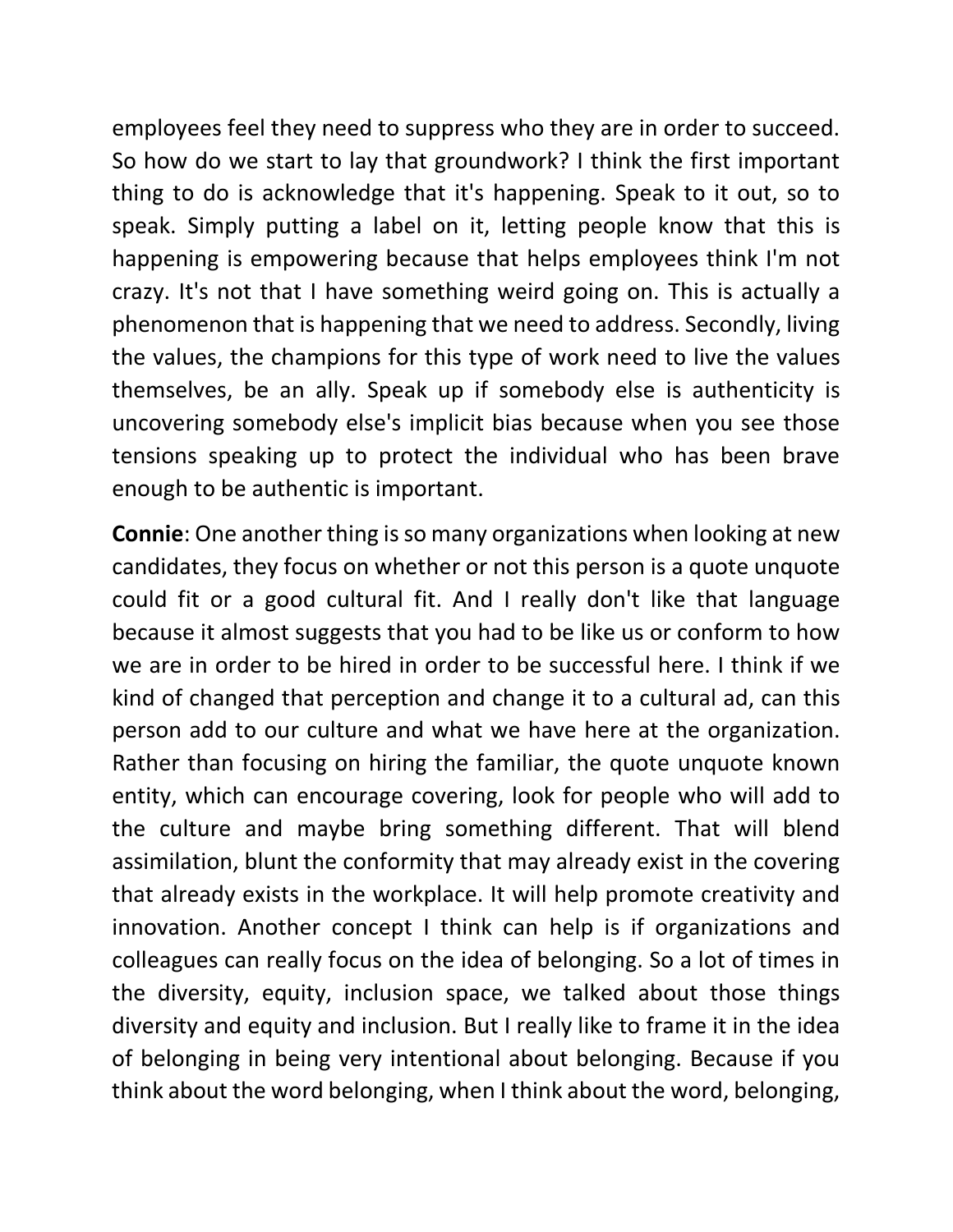it means really being accepted for who you are, feeling ingrained as part of that organization. When someone doesn't have a sense of belonging, it's almost like having a ticket to a football game. And they're there, maybe they're even wearing the team's colors. But they're really just as focused on the nachos as they are on the outcome of the game. They're focused on when can we leave to avoid parking and traffic.

00:15:01 - 00:18:07

 makes a call, their high fiving strangers, they're talking about remember workplace. And a part of that, I think, frankly, is what we're doing today **Connie**: But if they have a sense of belonging, they're part of the team, they are hooping and hollering. They are groaning it every time the ref when such and such happened at this game, they are really, truly invested. And they feel like they can make a difference in the outcome of the game that they are all invested in the victories and the trials and tribulations of the outcome. And that to me is a sense of belonging. Different from just kind of showing up and going through the motions. If we really focus on creating a sense of belonging for ourselves as well as others, I think that will help with people being authentic in the is sharing your story, sharing your story with others, being vulnerable. And again, that might be a little bit scary, some people might do that more gradually than all at once. Using the privilege and platform that you might have within your organization or with your colleagues to be a bit vulnerable, because I think that inspires others to be the same.

 tales, words of wisdom, what are you thinking? Connie, we'll start with **Host**: Do you want to give us your thoughts for the future, cautionary you.

 people from all different walks of life, and that means I'm open minded. **Connie**: So I would simply just encourage people to remain really open minded and stay curious. Sometimes we default to, oh, I'm accepting of